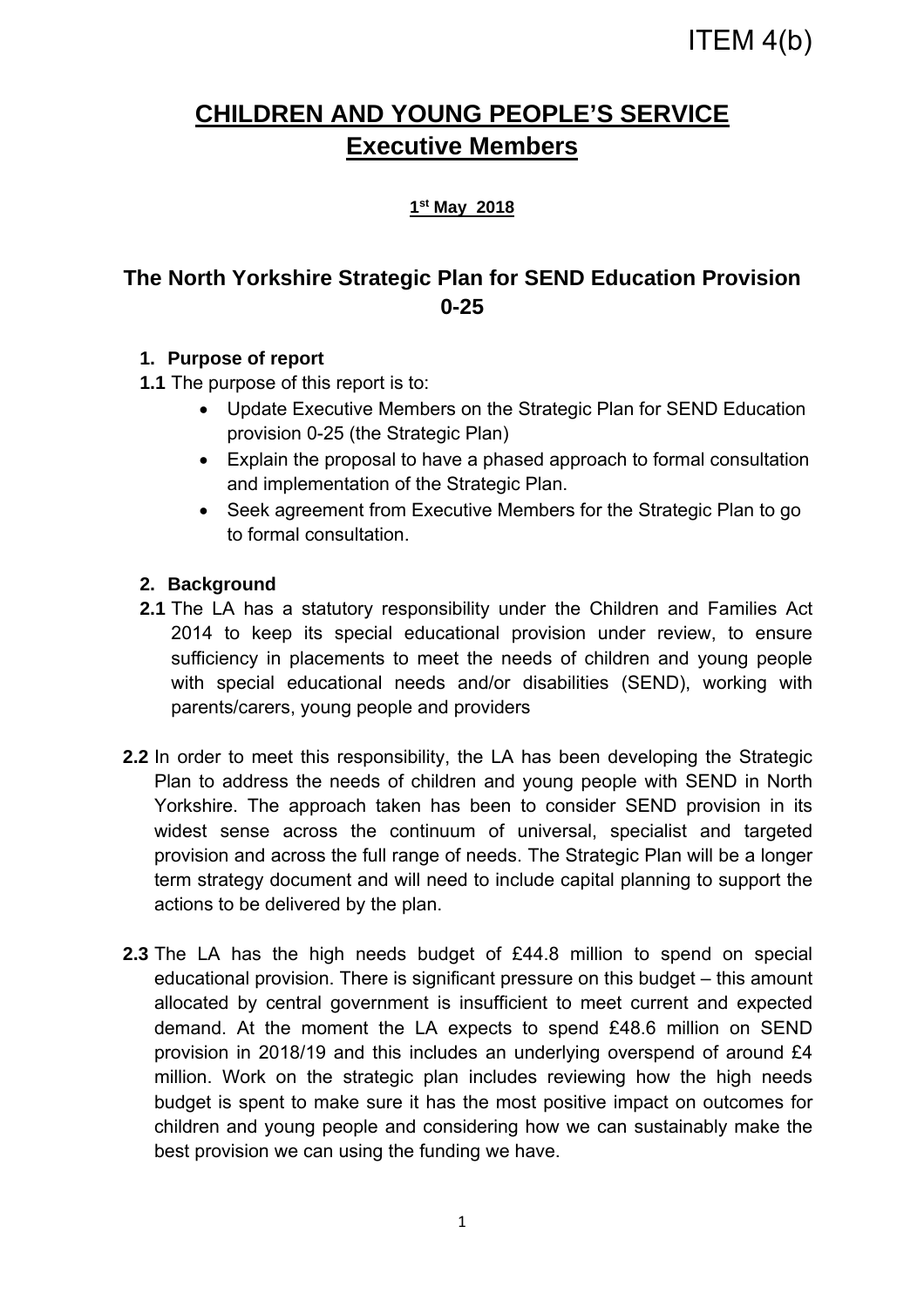**2.4** The Strategic Plan will feed into the overarching SEND strategy which will also draw on ongoing work in respect of the Disabled Children's Service and SEND Transport. The proposed overarching strategy will require approval by full Council in due course.

#### **3. Developing the Strategic Plan**

- **3.1** The original intention was to publish the Strategic Plan in March 2018, following a period of formal consultation. However the decision was taken in December 2017 to delay formal consultation and publication of the plan to ensure feedback from informal consultation could be incorporated and pending the completion of further specific areas of work. This would ensure a more robust plan overall.
- **3.2** The resulting draft Strategic Plan has been discussed by both CYPLT and Management Board on two occasions prior to being presented to Executive Members.
- **3.3** Ongoing discussions at the Strategic Plan Project Board, CYPLT and Management Board have highlighted the need for significant capital investment to secure a number of the proposals and benefits from the strategic plan. It is recognised that further work is required in respect of capital investment. There is a pressing need, however, to make as much progress as possible with the plan in order to:
	- Develop more local provision for children and young people with SEND across the County in order to reduce the number of more expensive out of area placements as well as transport costs.
	- Reshape the existing continuum of provision to better meet needs and address gaps in provision – especially at the targeted level.
	- Maximise the use of the High Needs Budget and reduce the significant overspend.
	- Mitigate the reputational risk of not progressing with the plan following the high profile ISOS review and extensive engagement and informal consultation around draft proposals in the summer and autumn of 2017.
	- Uphold and deliver the principles and outcomes identified for the plan.
- **3.4** It is therefore proposed to take forward the plan in two phases as follows:

#### **Phase 1**

Phase 1 will cover the majority of the proposals in the plan, which should be delivered through existing resources across staffing, High Needs Budget and capital funding (including the Special Provision Capital Funding.)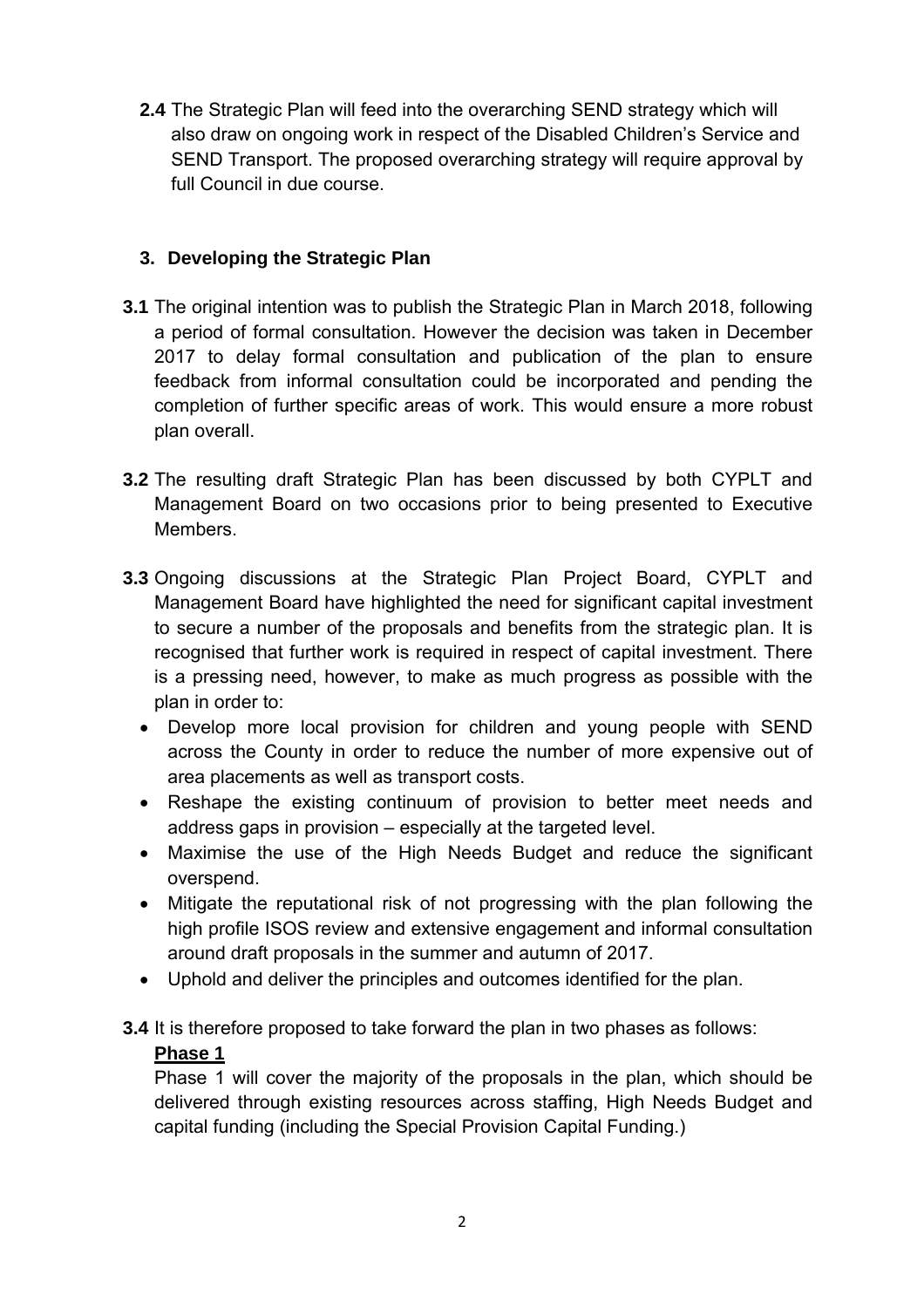Following the recent publication of the DfE document 'Creating opportunity for all: Our vision for alternative provision' which sets out key milestones for reform of alternative provision, it will also include:

• A bid to the Alternative Provision (AP) Innovation fund in respect of improving transition between Key Stages 1 and 2 (erratum:KS4/5 explained to PH's at time)

• An application for a special/AP free school in the Selby area

## **Phase 2**

Phase 2 will cover proposals where additional capital or other funding is required, or where further work needs to be completed before more detailed consultation takes place.

**3.5** The first formal consultation would cover the detailed proposals for Phase 1, and broad proposals for Phase 2. There would then be further detailed work to develop proposals for Phase 2 alongside Phase 1 implementation. This would include work on capital funding, targeted provision and early years provision. There would then be a further formal consultation on phase 2 proposals before implementation.

## **4. The draft Strategic Plan**

- **4.1** The draft Strategic Plan is at Appendix 1 and Appendix 2 shows the proposed implementation plan. The Equality Impact Assessment is at Appendix 3.
- **4.2** The draft Strategic Plan covers the following areas:
	- A background section about the plan
	- Our vision for the plan including the principles and outcomes we will be working to
	- Plan on a page an overarching summary of the plan
	- The North Yorkshire context data, information and implications
	- The locality context the report uses the 5 locality areas as in the ISOS reviews:
		- $\triangleright$  Craven
		- $\triangleright$  Hambleton/Richmondshire
		- Harrogate/Knaresborough/Ripon
		- $\triangleright$  Scarborough/Whitby/Ryedale
		- $\triangleright$  Selbv This sets out data/information and implications for each locality, as well as information about the continuum of need, the current special school offer and the current central service offer.
		- Information from informal engagement, consultation and feedback
		- The proposed actions for the plan. These are set out in three areas as follows: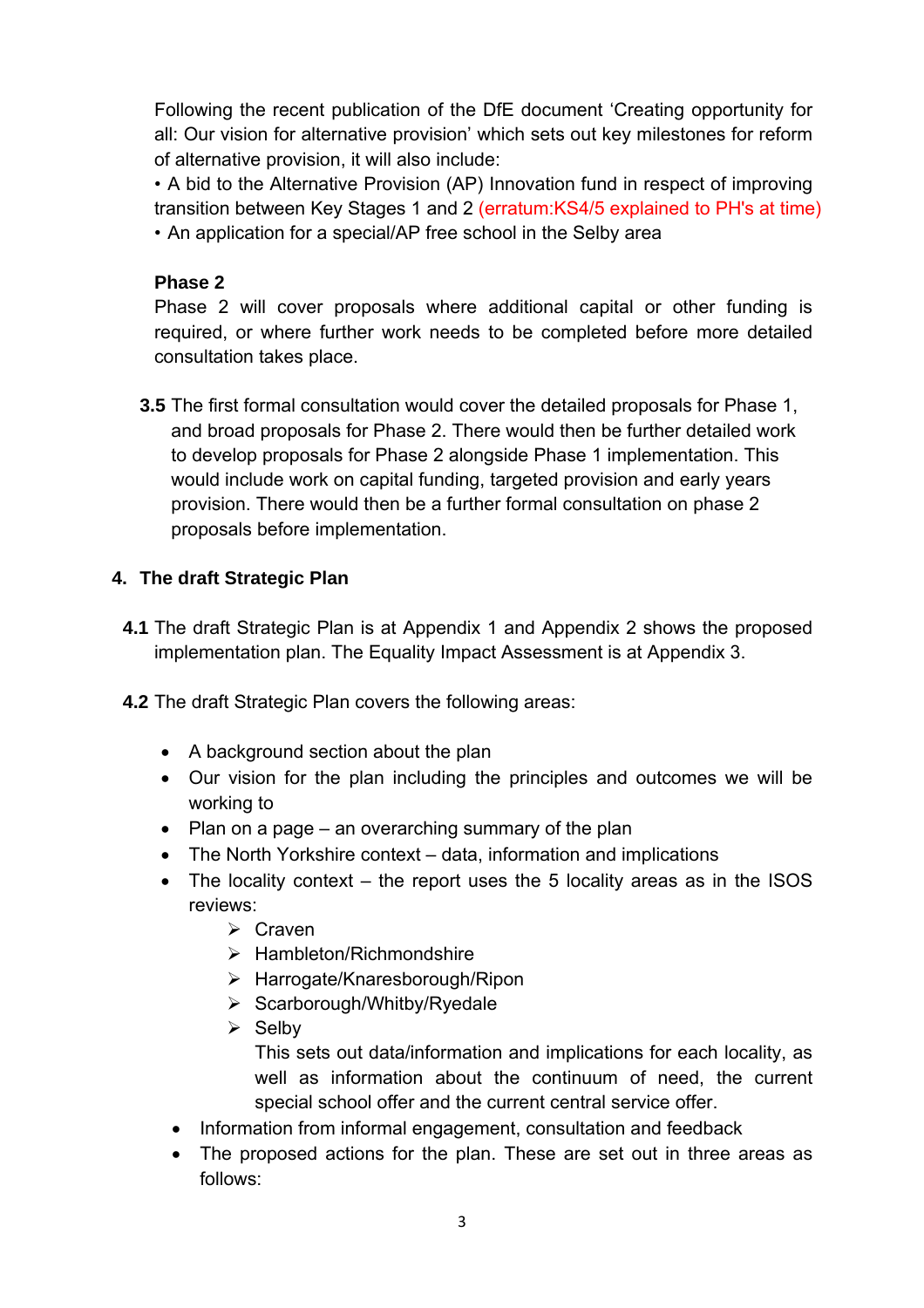

The section also indicates the impact of the proposed actions for each locality.

- The proposed implementation plan
- Monitoring of the plan and performance indicators.
- **4.3** The layout and design are in draft format and both will be developed further for formal consultation.

#### **5. Timescales for the Strategic Plan**

**5.1** The timescales currently being worked towards (subject to democratic process) are:

- Approval to go to formal consultation by Executive Members  $1<sup>st</sup>$  May 2018
- Formal consultation period  $18<sup>th</sup>$  May 2018 28<sup>th</sup> June 2018.
- Approval of plan by The Executive  $4<sup>th</sup>$  September 2018
- Publication of the plan before the October half term holiday 2018.

A full timeline is included at Appendix 4.

**5.2** This timescale allows for the six week formal consultation to be completed prior to the school summer holidays.

#### **6. Recommendations**

**6.1** Executive Members note the update on the Strategic Plan.